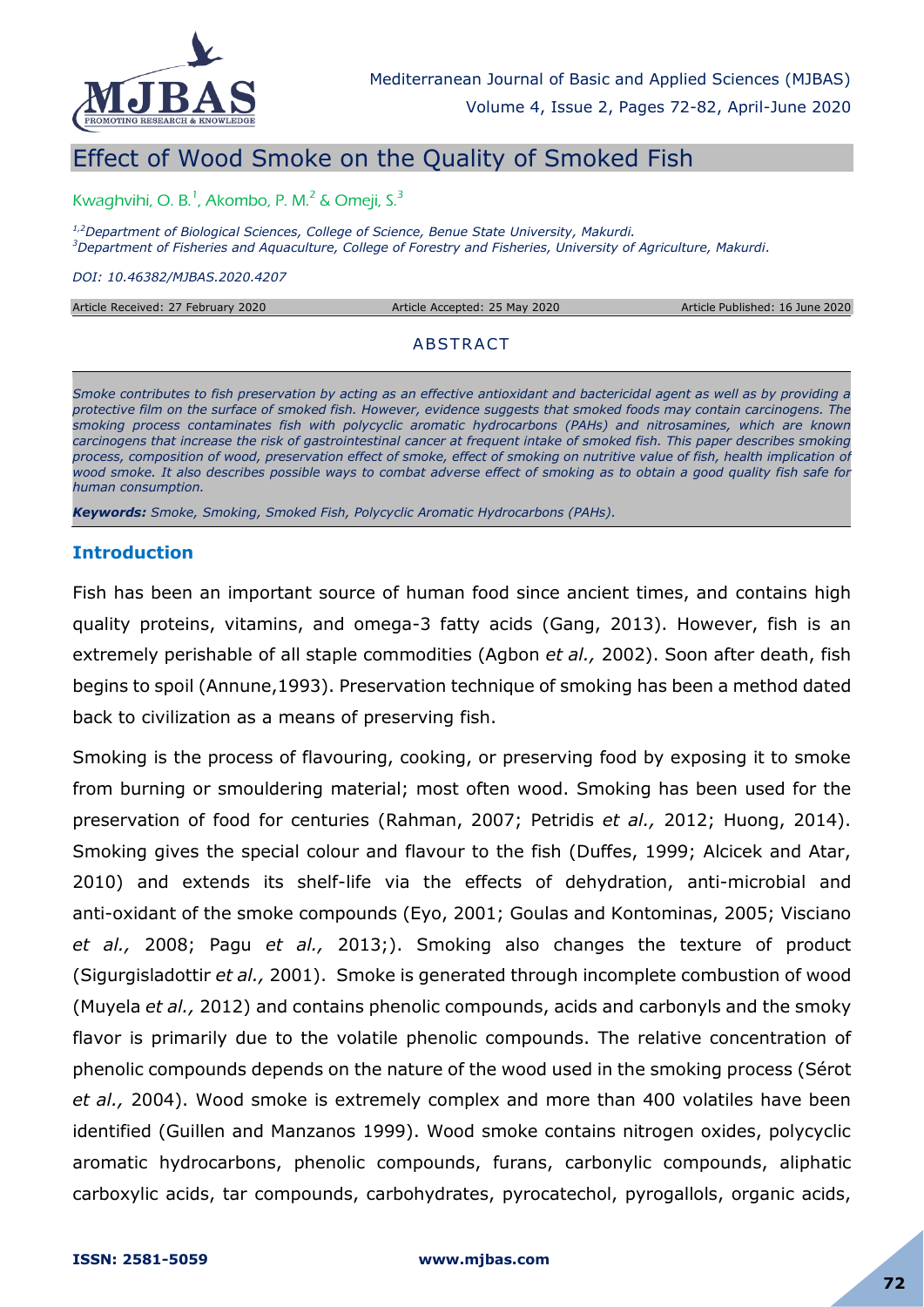

bases, and also carcinogenic compounds like 3:4 benzopyrene, polycyclic aromatic hydrocarbons are ubiquitous in the environment as pyrolysis product of organic matter. Their concentration in smoked fish can reach levels hazardous for human health, especially when the smoking procedure is carried out under uncontrolled conditions (Moret *et al.,* 1999). Nitrogen oxides are responsible for the characteristic colour of smoked foods, whereas polycyclic aromatic hydrocarbon components and phenolic compounds contribute to its unique taste. These three chemicals are also most controversial from a health perspective (Mcllveen, and Valley, 1996; Cardinal *et al.,* 2006).

# **Fish Smoking**

Smoking is one of the oldest fish preservation methods. It consists in the application of wood smoke on food. (Varlet *et al.,* 2007 and Bilgin *et al.,* 2008). Smoking can inhibit the formation of toxins in products (Huong, 2014), reduce the growth of bacteria, due to lower water activity by smoking in combination with salting and drying which creates a physical surface barrier (Rorvik, 2000; Swastawati *et al.,* 2000).

The spoilage and pathogenic microflora of smoked products are affected by density of smoke, concentration of active components of the smoke in combination with the salt content, and the time and temperature of smoking (Kolodziejska *et al.,* 2002).

Smoking imparts aroma, taste and colour on processed fish (Visciano *et al.,* 2008). Traditionally, fish is smoked in pits or on raised smoking "tables" where the control of heat is difficult and at times impossible. (Kumolu-Johnson *et al.,* 2010).

Nowadays, shifting for high sensory quality product is the main purpose of smoking. The smoked products have higher moisture and lower salt content than in the past (Kolodziejska *et al.,* 2002). The smoking process is characteristically a combination of salting, drying, smoking followed by vacuum, modified or controlled atmosphere packaging (Huong, 2014).

Depending on the way smoke gets into products, smoking can be categorized accordingly: the traditional technique – where the smoke is formed directly by burning chips or sawdust from firm wood in the oven (Stołyhwo and Sikorski, 2005; Visciano *et al.,* 2008); or new technique - by using an electric field acts on the ionised smoke particles, which quickens the smoke deposition or by using commercial liquid smoke flavourings (Duffes, 1999; Martinez *et al.,* 2007).

The quality of smoked fish is affected by raw material, salting method, brining concentration, condition processing, and composition of smoke, smoking method, smoke agents and storage conditions (Huong, 2014).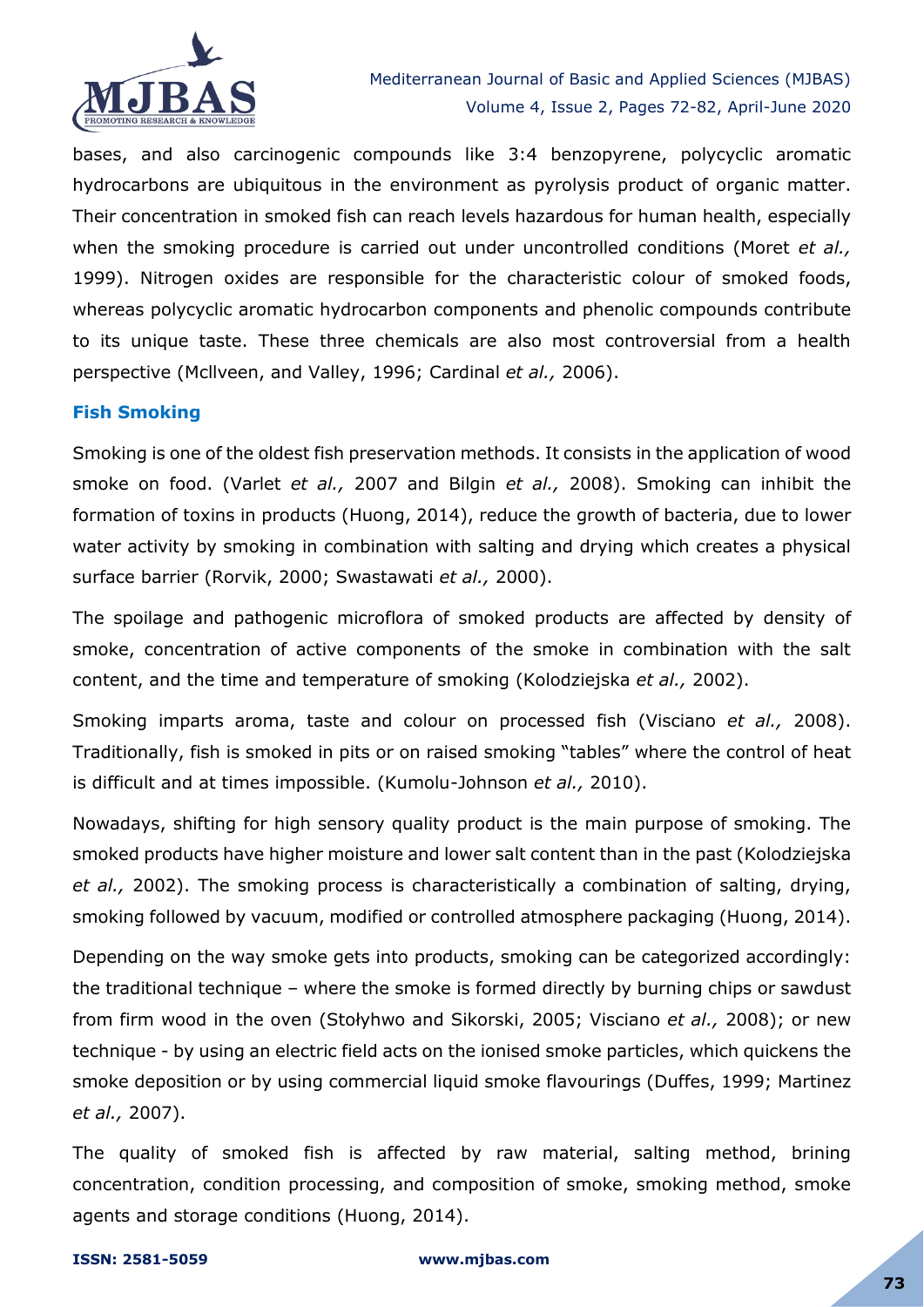

#### **Types of Smoking Process**

#### *Hot Smoking*

Fish is smoked until cooked in order to obtain a product with extended shelf-life, since alternative preservation methods such as refrigeration are absent in remote fishing villages where most fish processing takes place (Aremu *et al.,* 2013). Hot smoking is known as the traditional smoking method of smoking fish in the tropics.

Hot smoking entails the application of much more heat, through the burning of large quantity of fuel–wood. The products from hot smoking are tastier and have longer shelf lives (Aremu *et al.,* 2013; Arason *et al.,* 2014)). Hot smoking occurs within the range of 52 to  $80^{\circ}$ C (126- 176<sup>°</sup>F). Within this temperature range, foods are fully cooked, moist and flavourful. High temperatures beyond the specified can lead to excessive shrinkage, buckle or even splitting. It also reduces yield, as well as other essential nutrients present in the fish (Myrvold, 2011).

Safe hot smoked fish requires at least 3.5% water phase salt (WPS) and must have achieved an internal product temperature of at least 145 °F (62.8 °C) for at least 30 minutes. This prevents the production of toxins by *Clostridium botulinum* (Huong, 2014). Additionally, water activity (aw) of hot smoked fish products must be less than 0.85 to make products stable at room temperature (Arason *et al.,* 2014).

The hot smoking of fish includes five steps: surface drying, smoking, drying, heating/ cooking and cooling. Cooling the fish to lower than cooking temperature is carried out immediately in the smoke house. Then, cooling down to less than 38 °F (3.3 °C) as quickly as possible but not in the smokehouse and keeping products at that temperature to reduce the growth of food poisoning bacteria until consumption (Huong, 2014).

## *Cold Smoking*

Cold smoking is practiced in advanced countries where alternative means of preserving the fish such as refrigeration is available. Cold smoking is primarily to improve the flavor of the fish and retain its nutritive value (Eyo, 2001). Cold smoking is a smoking method where the temperature is maintained between 20 to 30°C (68- 86°F). In this temperature range, fish take on a smoked flavor, but remain relatively moist (Myrvold, 2011; Huong, 2014).

Arason *et al.,* (2014) suggests that the relative humidity during cold smoking should be remained in the range of 75- 85%. Vacuum packed and chilled storage should be followed by cold smoking because product is not completely preserved (Rørvik, 2000).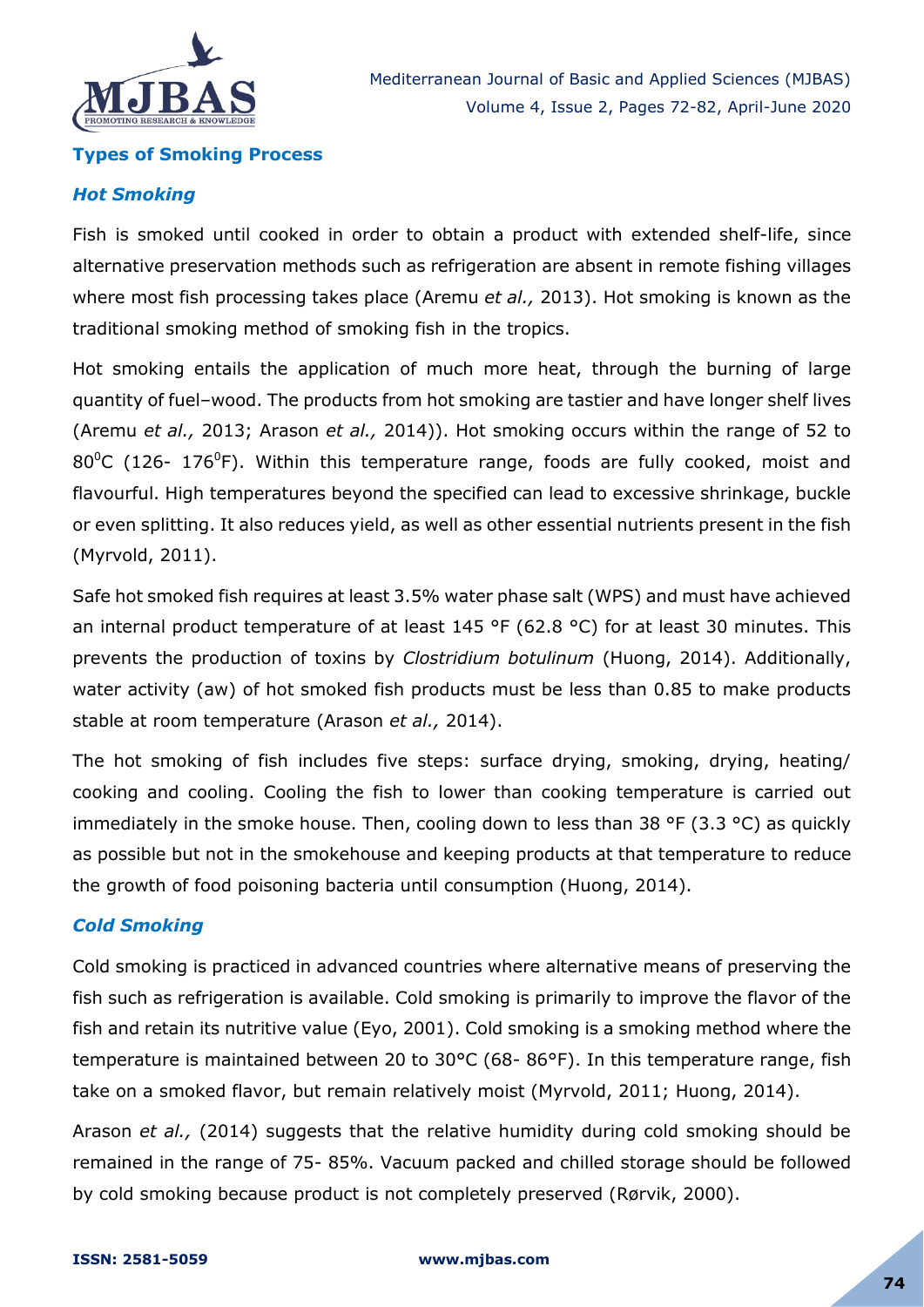

Mediterranean Journal of Basic and Applied Sciences (MJBAS) Volume 4, Issue 2, Pages 72-82, April-June 2020

#### **Composition of Wood Smoke**

#### *Wood Composition*

Wood smoke is produced by smouldering chips or sawdust of firm wood below the fish in the smokehouse (Visciano *et al.,* 2008). The composition of wood has an effect to the taste of the final product. Wood used as a smoke source is hardwood such as: beech, hickory, oak or fruitwood as apple, pear jackfruit, etc (Huong, 2014). Hard woods consist of three main components: cellulose, hemicellulose and lignin (Hui *et al.,* 2001) in a 2:1:1 ratio and represent 95 % of dry matter (Codex Alimenterius Commission, 2008). Cellulose and hemicellulose are the basic structural material of the wood cells; lignin acts as a kind of cell-bonding glue. Cellulose and hemicellulose are aggregate sugar molecules; when burnt, they effectively caramelize, producing carbonyls, which provide most of the colour components and sweet and sweet, flavoury and fruity aromas. Lignin, a highly complex arrangement of interlocked phenolic molecules, also produces a number of distinctive aromatic elements when burnt, including smoky, spicy and pungent compounds such as guaiacol, phenol, and syringol and sweeter scents such as the vanilla- scented vanillin and clove- like isoeugenol. Guaiacol is the phenolic compound most responsible for the "smokey" taste, while syringol is the primary contributor to smoky aroma. Wood also contains small quantities of proteins, which contribute roasted flavours. Many of the odors are unsuitable, dissipating after a few weeks or months. Different species of trees have different ratios of components; various types of wood do impact a different flavor to food (Hui *et al.,* 2001; Jakabsone and Bartkevics, 2006). Another important factor is the temperature at which the wood burns. High temperature fires see the flavour molecules broken down further into unpleasant or flavourless compounds. The optimal conditions for smoke flavor are low, smouldering temperatures between 570 and 750<sup>0</sup>F (299 and 399<sup>0</sup>C). This is the temperature of the burning wood itself, not of the smoking environment which uses much lower temperatures. Woods high in lignin content tend to burn hot, to keep them smouldering requires restricted oxygen supplies or a high moisture content. When smoking using chips or chunks, the combustion temperature is often raised by soaking the pieces in water before placing them on a fire (Hui, *et al.,* 2001).

#### *Chemical Composition of Wood Smoke*

Smoke consists of liquid and solid particulates suspended in a gaseous phase. Particles in the smoke, generally of a size of 0.2-0.4μm (or as low as 0.05 to 1µm (Guillen *et al.,* 2000)), are estimated to constitute 90% of its overall weight. The chemical composition of smoke is complex and more than 300 components have been identified (Simko, 2005). Many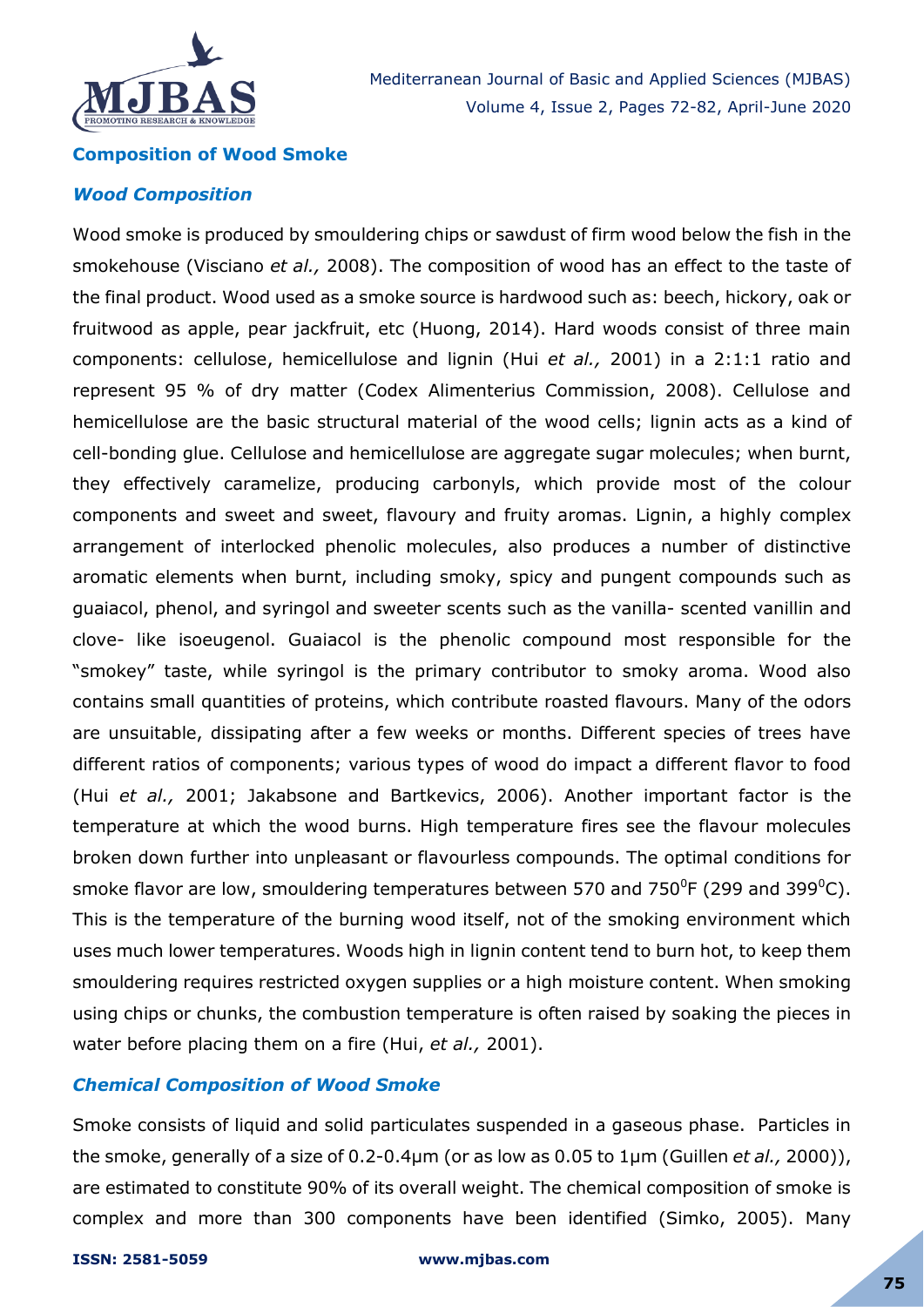

chemical contaminants are formed during the combustion of fuel both in the smoking and in the direct drying process. Examples include polycyclic aromatic hydrocarbons (PAHs), dioxins, formaldehyde, nitrogen and sulfur oxides (relevant for formation of e.g. nitrosamines). Furthermore, heavy metals are also found in combustion gases (Codex Alimenterius Commission, 2008). The types and amount depend on the fuel used, the temperature and possible other parameters (Nielsen and Illerup, 2003).

Polycyclic aromatic hydrocarbons (PAHs) are carcinogenic and environmental contaminants (Varlet, *et al.,* 2011), which can be found in food (Muyela *et al.,* 2012). Contamination of foodstuffs by PAHs can occur at source through atmospheric deposition on crops, or from preservation of food by drying and cooking procedures. This contamination is enhanced during smoking and intense thermal processing (Chen and Chen, 2001). During intense thermal processing the contamination occurs by direct pyrolysis of food nutrients (Orecchio and Papuzza, 2008). The PAHs are also deposited from smoke produced through incomplete combustion of different thermal agents (Muyela *et al.,* 2012). Smoked foods have been known for several decades, to be a source of PAHs especially benzo(a)pyrene. In the smoking process, PAHs are generated during smoke production by wood pyrolysis. Because of their lipophilic properties, PAHs can accumulate in the lipid fraction of food products and are not easily extracted from food with a high fat content. Moreover, many analytical strategies have been developed to detect and measure these compounds such as de-fatting, which are especially used during the extraction step. Accelerated Solvent Extraction (ASE), Solid-Phase Extraction (SPE) clean-up on selected cartridges, and saponification has been developed in order to avoid lipids suspected of disrupting the analysis. All the studies dealing with PAH analysis in smoked food have been carried out with a single detector and GC/MS and HPLC/FD are the two main analytical methods for their measurement at low levels (Varlet *et al.,* 2011).

## *Preservation Effect of Smoke*

Smoke contributes to fish preservation by acting as an effective antioxidant, bacteriostatic and bactericidal agent as well as by providing a protective film on the surface of smoked fish. Smoking kills food poisoning and spoilage bacteria or renders them harmless by altering the chemistry of the environment these spoilage organisms need to grow (Hilderbrand, 2001). Smoked foods are generally better preserved and protected against insect's infestation than untreated products (Crynen, 2007). Smoking preserves fish by drying, cooking and depositing natural wood–smoke chemicals like tars, phenols and aldehydes all of which have powerful bactericidal action and prevent the growth of other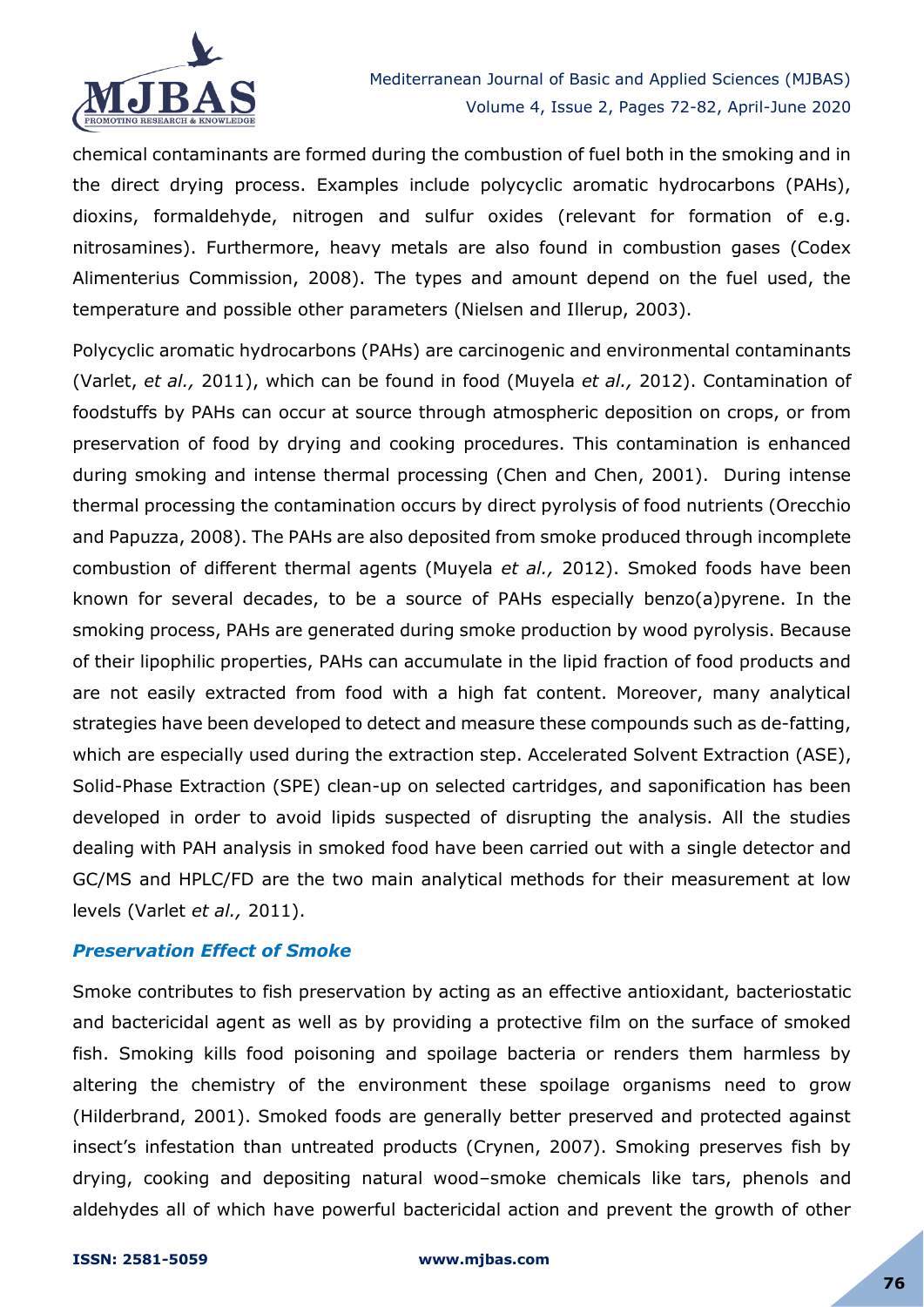

microorganisms on the flesh of the fish. The phenolic fraction of wood smoke is said to possess the highest inhibiting ability on bacteria (Aremu, *et al.,* 2013). The smoke determines the colour which is one of the qualities that attracts consumers. It imparts aroma, taste and colour on processed fish (Kumolu-Johnson, 2010). Compounds such as carbonyls and acids; as well as phenolic fractions contribute significantly in the overall flavor of smoked fish. The colour of smoked fish is relatively not independent on the method as well as the type of wood or agricultural waste used in smoking the fish. The colour ranges from black, dark brown, golden brown or light brown to dirty white. Al- though preservation methods for fish and products are often used in order to make the fish safer and to prolong its shelf– life, the determination of some proximate parameters such as moisture, ash, lipid and protein contents are necessary so as to ascertain that they meet the requirements of food regulations and commercial specifications (Aremu, *et al.,* 2013).

# *Effect of Smoking on Nutritive Value of Fish*

Fish is smoked until cooked in order to obtain a product with extended shelf-life, since alternative preservation methods such as refrigeration are absent in remote fishing villages where most fish processing takes place. Hot smoking is the traditional methods of fish smoking in the tropics. Hot smoking entails the application of much more heat, through the burning of large quantity of fuel-wood. (Aremu, *et al.,* 2013).This process has effect on the nutritive value of fish, and is also responsible for significant modifications of the organoleptic properties of fishmeal (Kjallstrand and Petersson, 2001).

Some studies have reported reductions in the quality of protein as a result of smoking. The loss in available lysine may vary from 6-33% at 25 $^{\circ}$ C to 53-56 % at 40  $^{\circ}$ C during hot smoking and a 25% loss of available lysine on the surface and a 12% loss at the center of hot smoked fish (Akinwumi, 2014). Akande, Oladosu, and Tobor (1998) observed that lysine reduction was directly proportional to the temperature and duration of smoking. The lysine loss is partly attributed to high temperature effect as a Millard reaction. This reaction involves the amino acids with sugars. These changes are necessary to give the characteristic golden- brown colour of smoked fish. Losses in other amino acids such as arginine, histidine and a decline in net protein utilization (NPU) have been observed in smoked fish. A number of chemical reactions may take place during heat treatment including decomposition, dehydration of serine and threonine, loss of sulphur from cysteine oxidation of cystane and methionine, cyclization of glutamic and aspartic acids and threonine.

However, the positive effect of heat intensity on the shelf-life of smoked product has been reported by several researchers.  $CO<sub>2</sub>$  is reported to have an important effect on microbial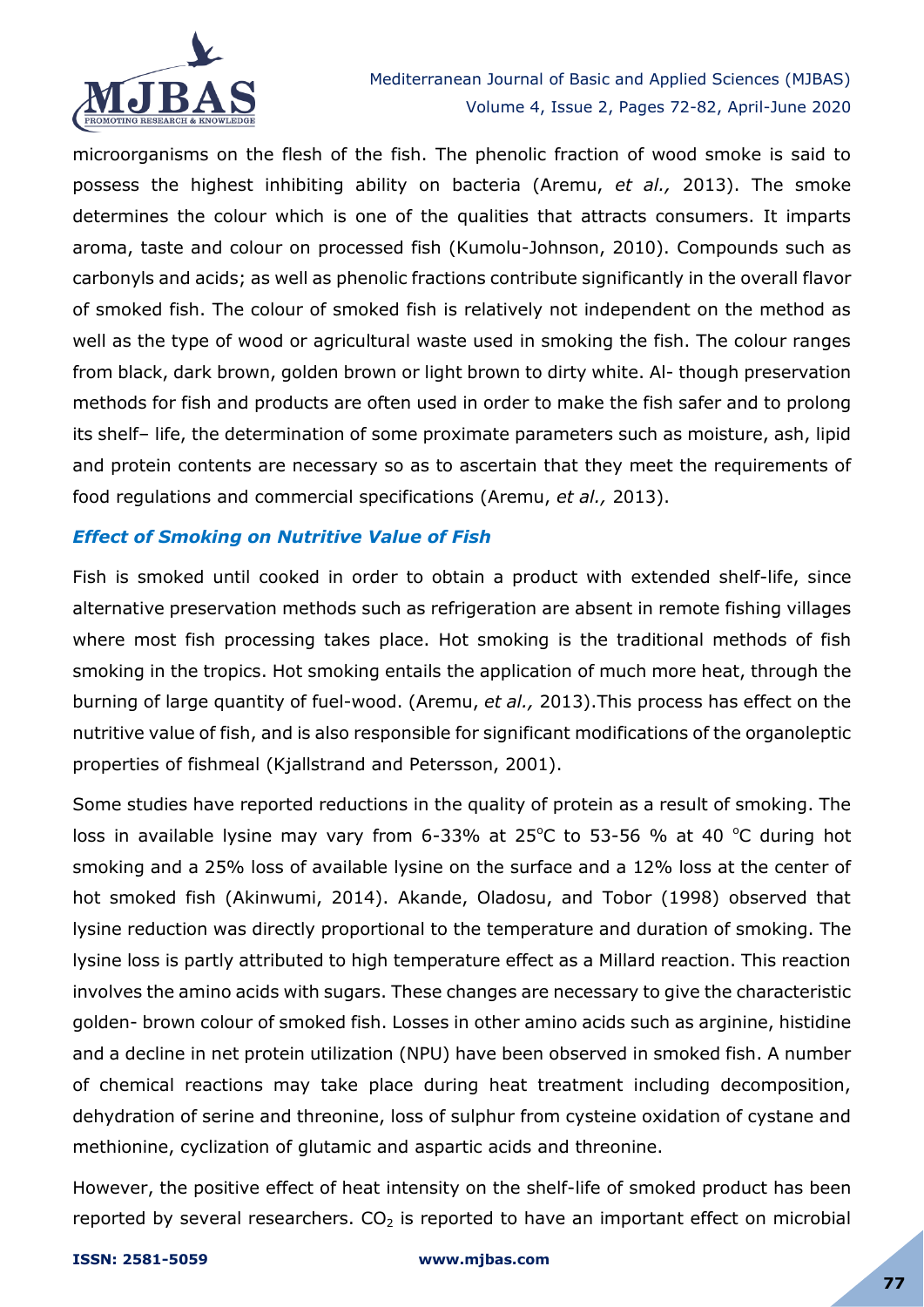

growth, exerting a selective inhibitory action. Akinwumi, (2014) in his study on the Effects of Smoking and Freezing on the Nutritive Value of African Mud Catfish, (*Clarias gariepinus)* observed that, the proximate values of the smoked fish samples in all the parameters studied were statistically significant to those in the fresh fish samples (control). There was significant increase in the protein level in smoked catfish, when compared with the frozen catfish; therefore, he suggests that protein was not lost during smoking. This finding is in agreement with the observations of Puwastien *et al.,* (1999). Similarly, Fapohunda and Ogunkoya (2006) reported that smoke drying methods increased the protein, ash and fat contents of *C. gariepinus*. Salan, *et al.,* (2006) observed decrease of moisture, carbohydrate, lipid, potassium and vitamin C contents and increase of protein, ash, crude fibre, phosphorus and iron contents in smoked *C. gariepinus*. The authors further noted that the increase in the ash content in the smoked fish was due to the loss of humidity and that the significant reduction in the moisture content when the fish was smoked was as a result of the loss in moisture during hot smoking. The components in the wood/charcoal via pyrolysis are broken down in the process of burning to form smoke, thus it gives the fish a unique aroma and, improves its taste and colour because of the presence of a range of phenolic compounds, nitrites and formaldehyde present in the smoke (Akinwumi, 2014).

The control of the organoleptic characteristics can be of real interest to processors who want to adapt their products to consumers demand. The method of smoke generation and the smoking process used have a considerable influence on the sensory characteristics of smoked fish, particularly on smoke flavour perception (Cardinal *et al.,* 2006).

## *Health Implication of Wood Smoke*

Wood combustion is typically inefficient and a multitude of partially oxidized organic chemicals are generated in wood smoke. Wood smoke contains a large number of chemicals, many of which have been associated with adverse health impacts. Examples include polycyclic aromatic hydrocarbons (PAHs), dioxins, formaldehyde, nitrogen and sulfur oxides (relevant for formation of e.g. nitrosamines). Furthermore, heavy metals are also found in combustion gases. The types and amount depend on the kind of wood used, the temperature, the method used for developing the smoke, the water content in the wood and possible other parameters (Nielsen and Illerup, 2003; Naeher *et al.,* 2005). There has been considerable evidence which suggested that smoked foods may contain traces of compounds with mutagenic or carcinogenic potential (Muyela *et al.,* 2012). The smoking process contaminates fish with polycyclic aromatic hydrocarbons (PAHs), especially benzo[a]pyrene (Simko *et al.,* 2002) and nitrosamines, which are known carcinogens, so, in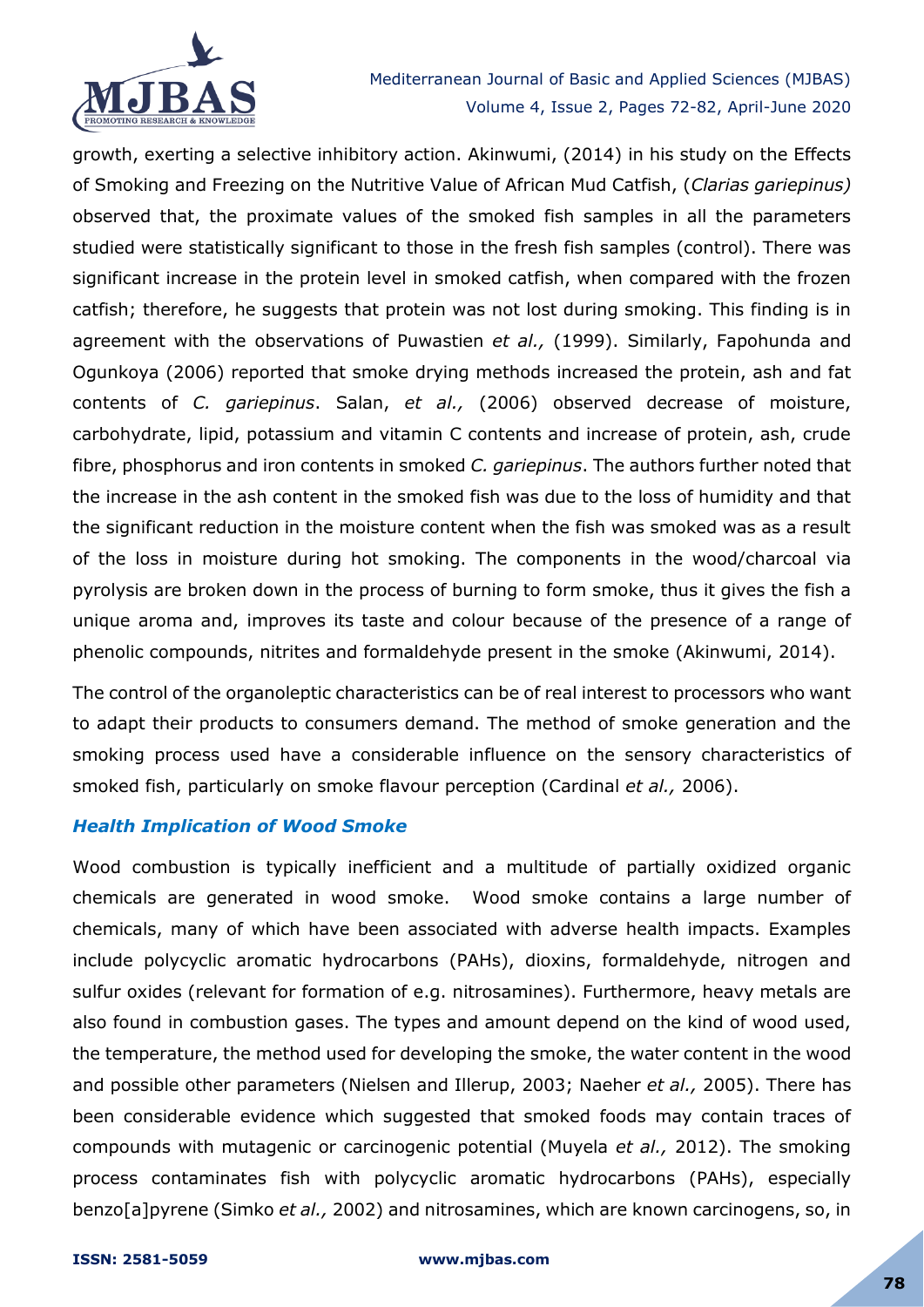

theory; consuming smoked food increases the risk of gastrointestinal cancer. Hence, safety of food is a growing concern worldwide and PAHs residues if present in food above the maximum residual limit (MRL) pose a serious threat to the public health (Muyela *et al.,* 2012). Therefore, there are strong pressures on chemical safety for smoked products from the EU institutions. Thus the Codex Alimentarius Commission on contaminants in food, at its 29th session from 16 to 20 April 2007 established a reflection on reducing levels of Polycyclic Aromatic Hydrocarbons (PAHs) in food dried and smoked. In addition, the EU Regulation 1881/2006/EC on the content of PAH in smoked products has been amended (European Union (EU), 2011), and in September 2014, these levels were lowered from 5 to 2 µg/kg for benzo[a]pyrene and from 30 to 12 µg/kg for PAH4 (Bourgeois, *et al.,* 2014)

The decision of the Codex Alimentarius Commission is very important for the activity of the smoked fish industry because it will lead to the questioning of certain practices and the necessity of an absolute control of processes to produce smoked fish presenting both excellent organoleptic and all guarantees in terms of food safety.

# *Possible Ways to Combat Adverse Effect of Smoking*

Contamination of food with PAH via environmental contamination should be controlled either by source-directed measures like filtering the smoke from relevant industries (e.g., cement work, incinerator and metallurgy) and limiting the exhaust of PAH from cars. Good agricultural practices (GAPs), including harvesting of shellfish from contaminated water should be avoided. The Joint FAO/WHO Expert Committee on Food Additives (JECFA) conducted a comprehensive risk assessment of PAH in 2005 (WHO 2006). JECFA recommended keeping the content of these contaminants in food as low as reasonably achievable during drying and smoking processes, e.g. by replacing direct smoking (with smoke developed in the smoking chamber, traditionally in smokehouses) with indirect smoking (liquid smoke) (JECFA, WHO, 2006; CAC, 2008). Eyo, (2001) suggested removal and discarding of the outer layers of the product as measure of minimizing PAHs, since polycyclic aromatic hydrocarbons are concentrated on the surface layer of the product.

During the production of liquid smoke, some steps allow to reduce the PAH rate in the final liquid smoke whereas it is not easy to control the PAH rate during traditional smoke generation. Moreover, the storage of liquid smoke in polyethylene flasks can also reduce PAHs concentration (Guillen *et al.,* 2000). Nevertheless, the legal threshold of benzo(a)pyrene is lower for the smoke flavourings additives than for the other smoking procedures. Concerning smoking techniques applying wood pyrolysis, the modern facilities have allowed separating the smokehouse and the wood smoke generator. However, even if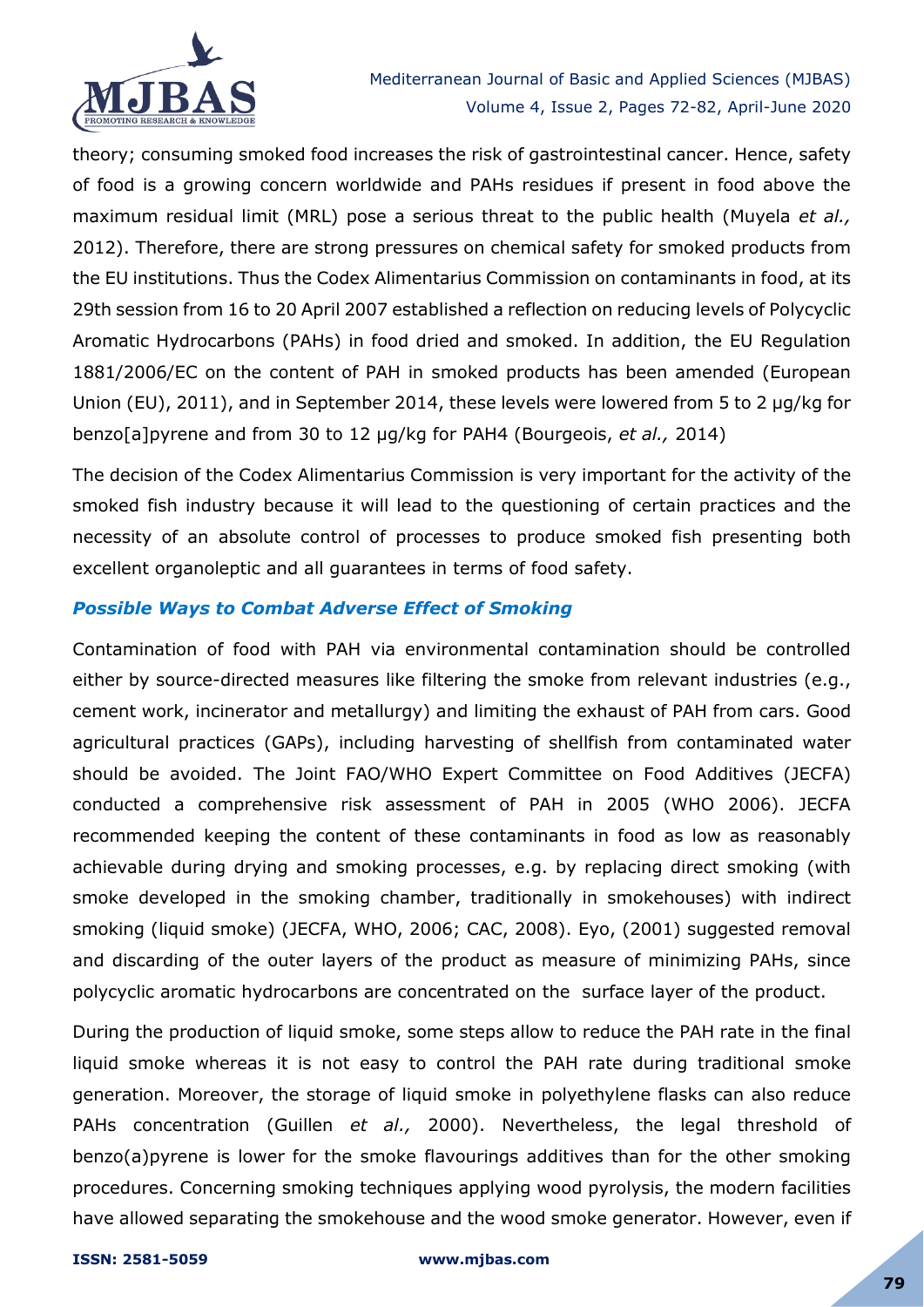

food is placed in a separate chamber from the wood smoke generator and even if wood smoke is cleaned by various electrostatic filters or smoke washing, PAHs occurrence can be minimized but not totally controlled and suppressed. A better knowledge of smoking parameters, particularly smoke production parameters could allow to optimize the organoleptic characteristics of the smoked food and to obtain safety products (Varlet, *et al.,* 2007).

## **Conclusion**

There is need for regular monitoring of the levels of PAHs in smoked fish due to the mutagenic and carcinogenic potential of these compounds. Smoked fish has being a common food and the smoking processes such as combustion temperature, duration of smoking, fuel sources as well as environmental contaminants differentiates organoleptic properties that are much appreciated by consumers.

## **References**

Agbon A.O., Ezeri G.N.O., Ikenwiewe B.N., Alegbleye N.O., and Akomolade D.T. (2002). A comparative study of different storage methods on the shelf life of smoked current fish. Journal of Aquatic Sciences, 17(2): 134-136.

Akande, G. R., Oladosu, O. H., and Tobor, J. G., (1998). A Comparative technical and economic appraisal of fish smoking: Two traditional ovens and a new Improved Magbon-Alade oven. FAO Fisheries Report, 574: 70-75.

Akinwumi, F. O., (2014). Effects of Smoking and Freezing on the Nutritive Value of African Mud Catfish, Clarias gariepinus Burchell, 1822. Journal of Agricultural Science; 6 (11): 1916-9760.

Alcicek, Z., and Atar, H. H. (2010). The effects of salting on chemical quality of vacuum packed liquid smoked and traditional smoked rainbow trout (Oncorhyncus mykiss) fillets during chilled storage. Journal of Animal and Veterinary Advances, 9: 2778–2783.

Annune P.A., (1993). Fish Processing and Preservation Techniques. Paper Presentation at the 9th Monthly Review Meeting of the Kebbi State ADP Birnin Kebbi.

Aremu, M. O., Namo, S. B., Salau, R. B., Agbo C. O. and Ibrahim H. (2013). Smoking Methods and Their Effects on Nutritional Value of African Catfish (Clarias gariepinus). The Open Nutraceuticals Journal, 6: 105-112.

Duffes, F. (1999). Improving the control of Listeria monocytogenes in cold smoked salmon. Trends in Food Science and Technology, 10: 211-216.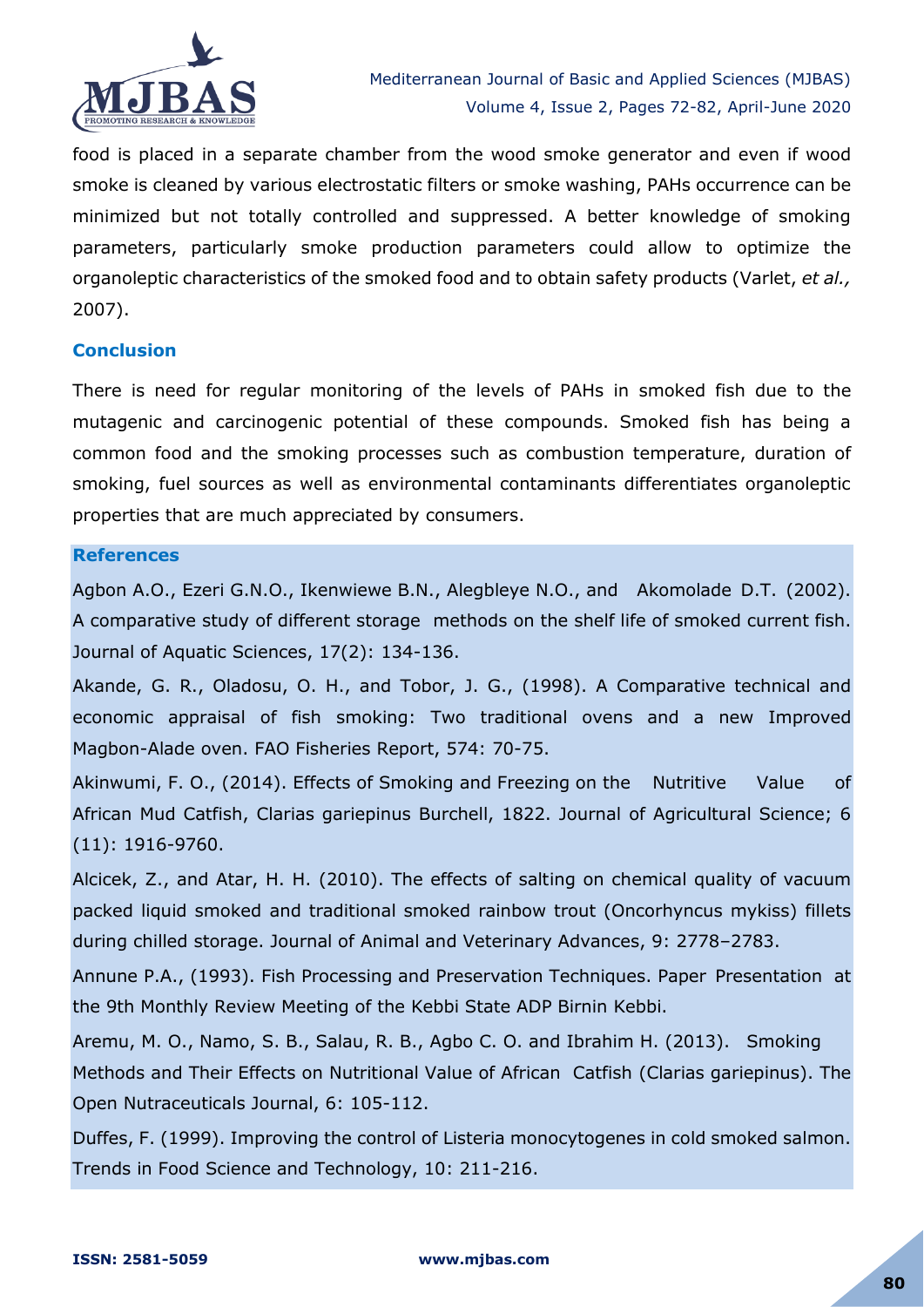

Eyo, A.A., (2001). Fish Processing Technology in the Tropics. A Text Book, University of Ilorin Press. 403pp.

Fapohunda, O. O., and Ogunkoya, M. (2006). Effect of smoke-drying on the proximate composition of Tilapia zillii, Parachanna obscura and Clarias gariepinus obtained from Akure, Ondo-State, Nigeria. Animal Research International, 3(2), 478-480.

Gang m., (2013). Changes In The Quality And Yield Of Fish Fillets Due Temperature Fluctuations During Processing. Dalian Ocean University. China.

Goulas, A., and Kontominas, M. (2005). Effect of salting and smoking-method on the keeping quality of chub mackerel (Scomber japonicus): biochemical and sensory attributes. Food Chemistry, 93: 511-520.

Guillen, M.D., and Manzanos, M.J. (1999). Study of the components of a solid smoke flavouring preparation. Food Chemistry, 55 (3), 251-257.

Guillén, M.D., Sopelana, P., Partearroyo, M.A., (2000). Polycyclic aromatic hydrocarbons in liquid smoke flavorings obtained from different types of wood. Effect of Storage in Polyethylene Flasks on their Concentrations. Journal of Agriculture and Food Chemistry, 48: 5083-5087.

Jãkabsone, I., Bartkevics, V. (2006). Changes in the Content of Polycyclic Aromatic Hydrocarbons Present in Oils and Meat under Impact of Technological Processes. Study was supported by the Ministry of Agriculture of Latvia, Grant contract no. 270606/S318.

Kjällstrand, J., and Petersson, G. (2001). Phenolic antioxidants in wood smoke. The Science of the Total Environment, 27: 69-75.

Hattula, T., Elfving, K., Mroueh, U., and Luoma, T. (2001). Use of Liquid Smoke Flavouring as an Alternative to Traditional Flue Gas Smoking of Rainbow Trout Fillets (Oncorhynchus mykiss). Lebensmittel- Wissenschaft und-Techologies, 34: 521-525.

Hilderbrand, K. S. Jr. (2001). Fish Smoking Procedures for Forced Convection Smokehouses. Oregon State University Extension Sea Grant Program Hatfield Marine Science Center Newport, Oregon 97365.

http://seagrant.orst.edu/sgpubs/onlinepubs/i01001.pdf

Huong, D.T.T. (2014). The effect of smoking methods on the quality of smoked Mackerel. United Nations University Fisheries Training Programme, Iceland [final project]. http://www.unuftp.is/static/fellows/document/huong13prf.pdf

Moret, S, Conte, L, Dean, D. 1999. Assessment of polycyclic aromatic hydrocarbon content of smoked fish by means of a fast HPLC/HPLC method. Journal of Agriculture and Food Chemistry 47:1367-1371.